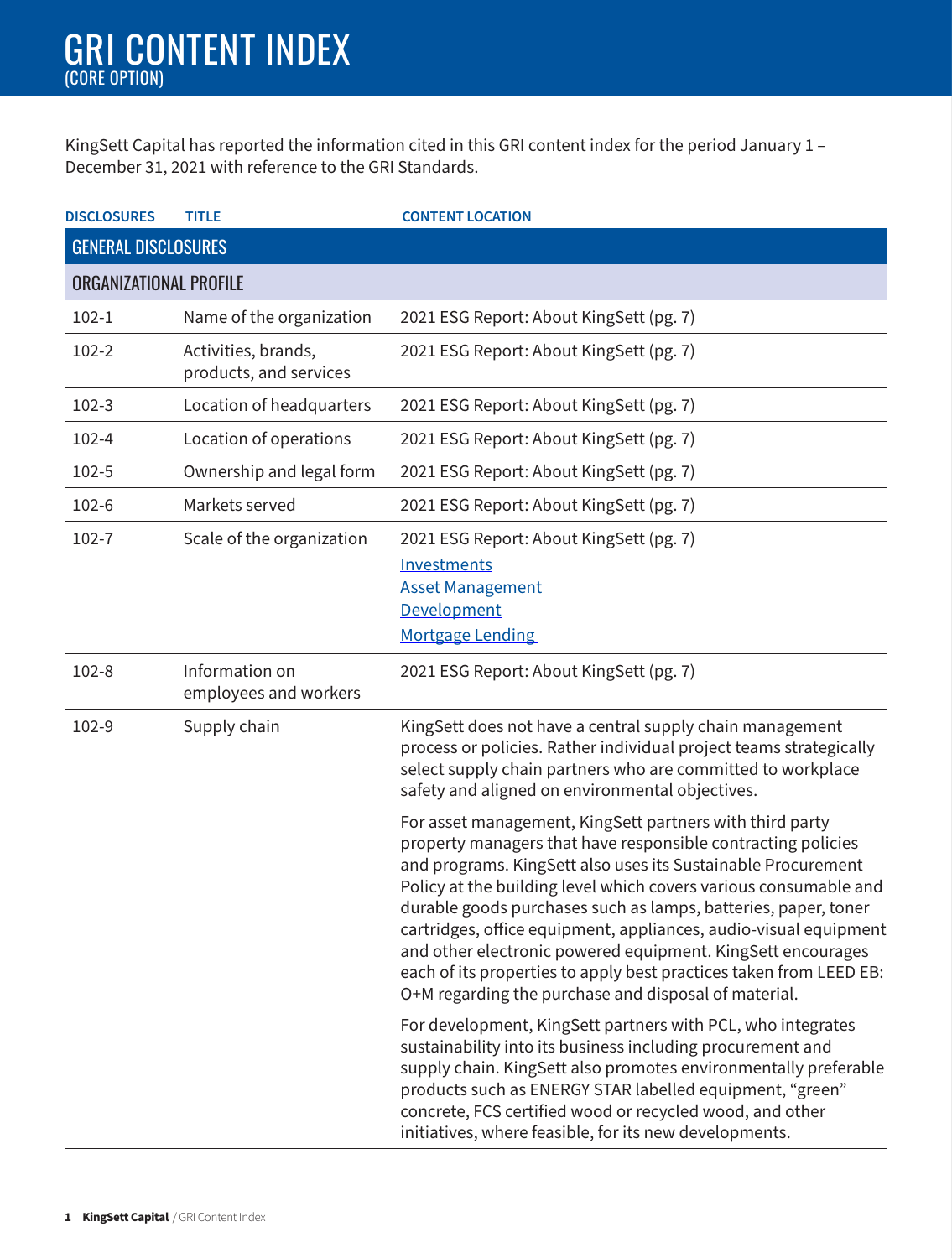| <b>DISCLOSURES</b> | <b>TITLE</b>                             | <b>CONTENT LOCATION</b>                                                                                                                                                                                                                                                                                                                                                                                                                                                                                                                                                                                                                                                                                                                                                                                                                                                                                                                                                                                                                                                                                                                                                                                |
|--------------------|------------------------------------------|--------------------------------------------------------------------------------------------------------------------------------------------------------------------------------------------------------------------------------------------------------------------------------------------------------------------------------------------------------------------------------------------------------------------------------------------------------------------------------------------------------------------------------------------------------------------------------------------------------------------------------------------------------------------------------------------------------------------------------------------------------------------------------------------------------------------------------------------------------------------------------------------------------------------------------------------------------------------------------------------------------------------------------------------------------------------------------------------------------------------------------------------------------------------------------------------------------|
| 102-10<br>102-11   | Significant changes to                   | 2021 ESG Report: About This Report (pg. 2)                                                                                                                                                                                                                                                                                                                                                                                                                                                                                                                                                                                                                                                                                                                                                                                                                                                                                                                                                                                                                                                                                                                                                             |
|                    | the organization and<br>its supply chain | GRI Content Index 102-46                                                                                                                                                                                                                                                                                                                                                                                                                                                                                                                                                                                                                                                                                                                                                                                                                                                                                                                                                                                                                                                                                                                                                                               |
|                    |                                          | There were no significant changes in size, structure, ownership<br>or supply chain in 2021.                                                                                                                                                                                                                                                                                                                                                                                                                                                                                                                                                                                                                                                                                                                                                                                                                                                                                                                                                                                                                                                                                                            |
|                    | Precautionary principle<br>or approach   | 2021 ESG Report: Governance - Risk Management (pg. 31-32)                                                                                                                                                                                                                                                                                                                                                                                                                                                                                                                                                                                                                                                                                                                                                                                                                                                                                                                                                                                                                                                                                                                                              |
| 102-12             | <b>External initiatives</b>              | GRI Content Index 102-13                                                                                                                                                                                                                                                                                                                                                                                                                                                                                                                                                                                                                                                                                                                                                                                                                                                                                                                                                                                                                                                                                                                                                                               |
| 102-13             | Membership of<br>associations            | At the corporate level, our employees participate in several<br>industry associations that help create value for properties,<br>communities and the wider real estate sector. KingSett actively<br>participates in the following industry associations:<br>- CaGBC (Chapter Member)<br>- CREED (Council member)<br>- BOMA Toronto (Board of Directors and Member)<br>- BOMA Diversity, Inclusion and Anti-Racism Advisory<br>(Council member)<br>- Toronto District 2030 (committee member)<br>- Downtown Yonge Business Improvement Area<br>(Board of Directors)<br>- REALPAC (Board of Directors and Member)<br>- REALPAC ESG Committee (Member)<br>- REALPAC Innovation Committee (Member)<br>- ICSC (Member)<br>- Urban Land Institute (Member)<br>- Sustainable Investment Committee (Participant)<br>- GRESB Real Estate (Participant)<br>- NAIOP (Member)<br>- Toronto CREW (Board of Directors and Member)<br>- BILD GTA (Member)<br>Bloor Yonge Business Improvement Area (Board of Directors)<br>Bloor Yorkville (Planning and Urban Development<br>Committee Member)<br>- Toronto District 2030 (Member)<br>Toronto Green Will Initiative (Member)<br>- Junior Achievers Committee (Member) |
| <b>STRATEGY</b>    |                                          |                                                                                                                                                                                                                                                                                                                                                                                                                                                                                                                                                                                                                                                                                                                                                                                                                                                                                                                                                                                                                                                                                                                                                                                                        |
| 102-14             | Statement from senior                    | 2021 ESG Report: Executive Summary (pg. 4-5)                                                                                                                                                                                                                                                                                                                                                                                                                                                                                                                                                                                                                                                                                                                                                                                                                                                                                                                                                                                                                                                                                                                                                           |

decision-maker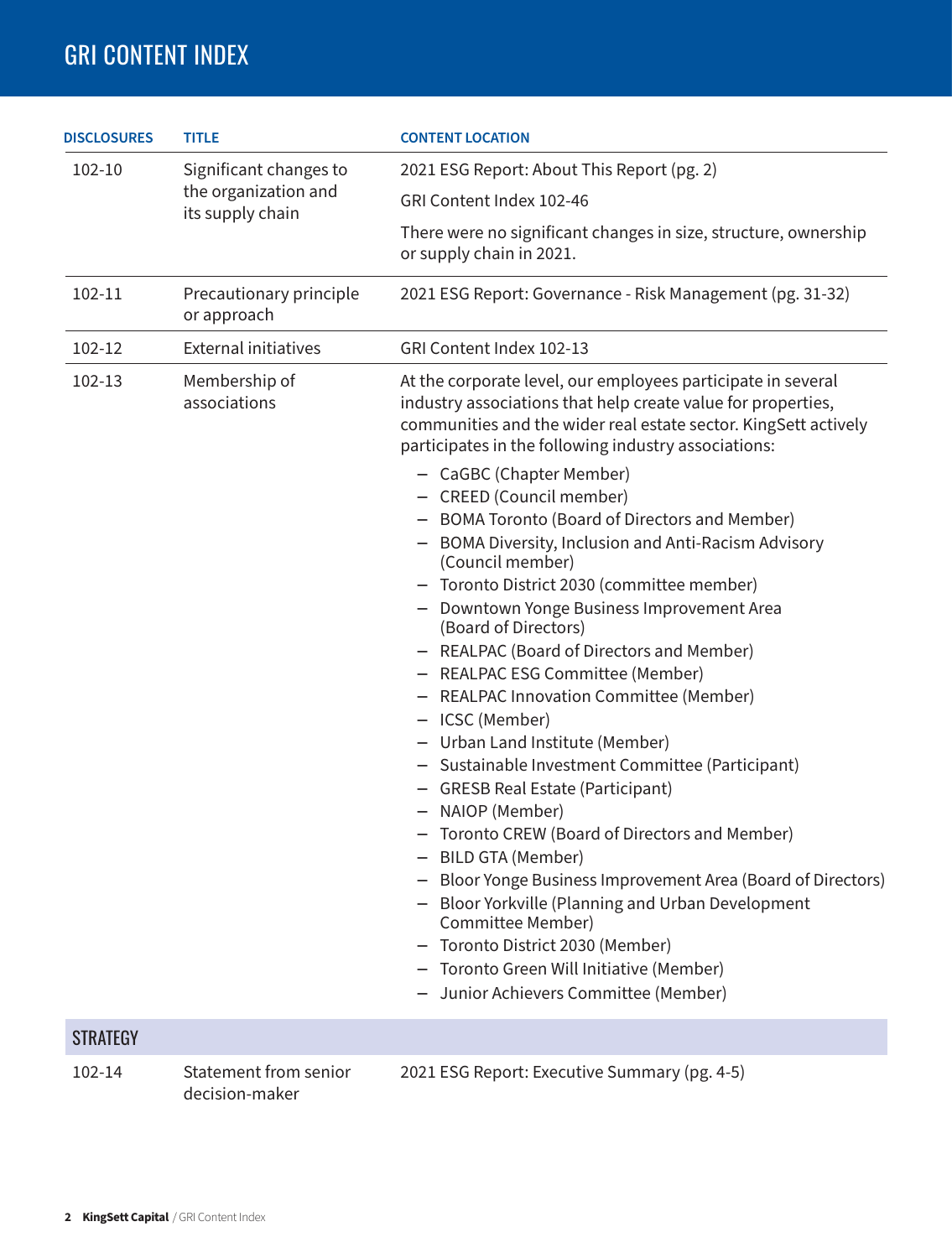| <b>DISCLOSURES</b>            | <b>TITLE</b>                                             | <b>CONTENT LOCATION</b>                                                                                                                                                                                                                                                                                                                                                                                                                                                                                       |
|-------------------------------|----------------------------------------------------------|---------------------------------------------------------------------------------------------------------------------------------------------------------------------------------------------------------------------------------------------------------------------------------------------------------------------------------------------------------------------------------------------------------------------------------------------------------------------------------------------------------------|
| <b>ETHICS AND INTEGRITY</b>   |                                                          |                                                                                                                                                                                                                                                                                                                                                                                                                                                                                                               |
| 102-16                        | Values, principles, standards,<br>and norms of behaviour | 2021 ESG Report: Executive Summary (pg. 5);<br>About KingSett (pg. 7)                                                                                                                                                                                                                                                                                                                                                                                                                                         |
| <b>GOVERNANCE</b>             |                                                          |                                                                                                                                                                                                                                                                                                                                                                                                                                                                                                               |
| 102-18                        | Governance structure                                     | 2021 ESG Report: Governance (pg. 28); KingSett website                                                                                                                                                                                                                                                                                                                                                                                                                                                        |
| <b>STAKEHOLDER ENGAGEMENT</b> |                                                          |                                                                                                                                                                                                                                                                                                                                                                                                                                                                                                               |
| 102-40                        | List of stakeholder groups                               | Our stakeholders:                                                                                                                                                                                                                                                                                                                                                                                                                                                                                             |
|                               |                                                          | Partners: these are institutional investment groups, ultra-high<br>net worth individuals, joint-venture partners, third-party<br>property management companies and employees (who also<br>co-invest in KingSett's funds).                                                                                                                                                                                                                                                                                     |
|                               |                                                          | <b>Employees:</b> Our employees refer to those under direct<br>employment with KingSett, whose salary and benefits are<br>covered by KingSett.                                                                                                                                                                                                                                                                                                                                                                |
|                               |                                                          | Customers: these are visitors to our properties and spaces who<br>might not lease space in our buildings, but visit to shop, eat, rest<br>and work.                                                                                                                                                                                                                                                                                                                                                           |
|                               |                                                          | Industry Associations: refers to both government bodies, NGOs,<br>charities, and other groups that help drive some aspect of<br>commercial real estate.                                                                                                                                                                                                                                                                                                                                                       |
|                               |                                                          | Communities: our communities are divided into three groups,<br>the KingSett community (our employees and families), our<br>building communities (the tenants within our assets), and the<br>areas surrounding our buildings.                                                                                                                                                                                                                                                                                  |
|                               |                                                          | Tenants: our tenants are individuals and companies that lease<br>or otherwise use space within our buildings.                                                                                                                                                                                                                                                                                                                                                                                                 |
| 102-41                        | Collective bargaining<br>agreements                      | No KingSett employees were covered by collective bargaining<br>agreements in 2021.                                                                                                                                                                                                                                                                                                                                                                                                                            |
| 102-42                        | Identifying and selecting<br>stakeholders                | In 2020, key stakeholders were engaged to formally identify and<br>prioritize ESG topics. Stakeholders were selected based on their<br>significance to KingSett.                                                                                                                                                                                                                                                                                                                                              |
| 102-43                        | Approach to stakeholder<br>engagement                    | 2021 ESG Report: Materiality Assessment (pg. 10);<br>Governance - Stakeholder Engagement (pg. 30)                                                                                                                                                                                                                                                                                                                                                                                                             |
|                               |                                                          | In 2020, KingSett engaged internal and external stakeholders to<br>understand what ESG topics matter most to our stakeholders<br>now and in the future. We surveyed 93 employees and<br>conducted in-depth interviews with 15 internal and external key<br>stakeholders (JV partners, Senior Executives, tenants, vendors,<br>property managers) to rate a list of ESG topics from 1-5 on their<br>importance. This information was used to prioritize topics to<br>inform reporting and future ESG programs. |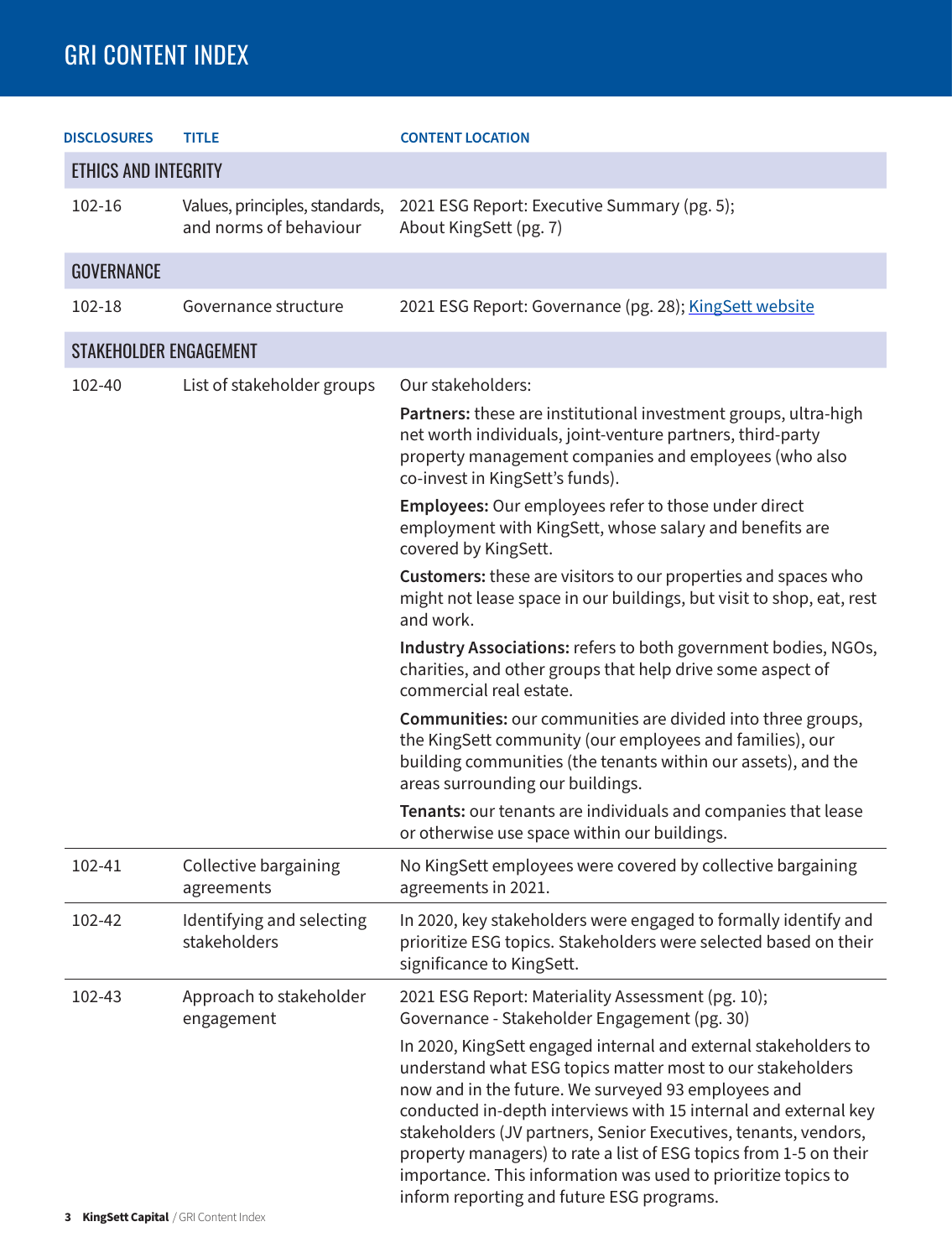| <b>DISCLOSURES</b>        | <b>TITLE</b>                                                          | <b>CONTENT LOCATION</b>                                                                                                                                                                                                                                                                                                                                                                                                                                                                                                                                                                   |
|---------------------------|-----------------------------------------------------------------------|-------------------------------------------------------------------------------------------------------------------------------------------------------------------------------------------------------------------------------------------------------------------------------------------------------------------------------------------------------------------------------------------------------------------------------------------------------------------------------------------------------------------------------------------------------------------------------------------|
| 102-44                    | Key topics and<br>concerns raised                                     | 2021 ESG Report: Materiality Assessment (pg. 10);<br>Governance - Stakeholder Engagement (pg. 30)                                                                                                                                                                                                                                                                                                                                                                                                                                                                                         |
| <b>REPORTING PRACTICE</b> |                                                                       |                                                                                                                                                                                                                                                                                                                                                                                                                                                                                                                                                                                           |
| 102-45                    | Entities included in the<br>consolidated financial<br>statements      | 2021 ESG Report: About This Report (pg. 2)<br>As KingSett is a private company, our financial statements<br>are not public.                                                                                                                                                                                                                                                                                                                                                                                                                                                               |
| 102-46                    | Defining report content<br>and topic boundaries                       | 2021 ESG Report: About This Report (pg. 2)<br>KingSett has applied the operational control approach to<br>define the data boundaries. Using this approach, we report<br>environmental data (e.g., energy, carbon emissions, water and<br>waste) and select social data (e.g., tenant and community) for<br>the properties in the KingSett Canadian Real Estate Income<br>Fund LP ('CREIF', 'the Portfolio').<br>Properties sold in 2021 are included in our environmental data;<br>whereas properties purchased in 2021 are excluded.<br>All other data is reported for KingSett Capital. |
| 102-47                    | List of material topics                                               | 2021 ESG Report: Materiality Assessment (pg. 10)                                                                                                                                                                                                                                                                                                                                                                                                                                                                                                                                          |
| 102-48                    | Restatements of<br>information                                        | No restatements in 2021                                                                                                                                                                                                                                                                                                                                                                                                                                                                                                                                                                   |
| 102-49                    | Changes in reporting                                                  | In 2020, KingSett performed a comprehensive process to<br>identify its materiality issues, refer to 2021 ESG Report:<br>Materiality Assessment (pg. 10)                                                                                                                                                                                                                                                                                                                                                                                                                                   |
| 102-50                    | Reporting period                                                      | 2021 ESG Report: About This Report (pg. 2)                                                                                                                                                                                                                                                                                                                                                                                                                                                                                                                                                |
| 102-51                    | Date of most recent report                                            | KingSett Capital's 2020 ESG Report was published on May 17, 2021                                                                                                                                                                                                                                                                                                                                                                                                                                                                                                                          |
| 102-52                    | Reporting cycle                                                       | KingSett publishes an annual ESG Report                                                                                                                                                                                                                                                                                                                                                                                                                                                                                                                                                   |
| 102-53                    | Contact point for questions<br>regarding the report                   | <b>Kit Milnes</b><br>Vice President, Sustainability & Resilience<br>416.687.6746                                                                                                                                                                                                                                                                                                                                                                                                                                                                                                          |
| 102-54                    | Claims of reporting in<br>accordance with the<br><b>GRI Standards</b> | 2021 ESG Report: About This Report (pg. 2)                                                                                                                                                                                                                                                                                                                                                                                                                                                                                                                                                |
| 102-55                    | <b>GRI</b> content index                                              | <b>GRI Content Index</b>                                                                                                                                                                                                                                                                                                                                                                                                                                                                                                                                                                  |
| 102-56                    | External assurance                                                    | KingSett received limited verification of selected environmental<br>data, including carbon emissions performance. Verification was<br>performed by an independent third party, Quinn & Partners, in<br>accordance with ISO 14064-3:2019 Greenhouse gases - Part 3:<br>Specification with guidance for the verification and validation of<br>greenhouse gas statements. A copy of the Verification Statement<br>is available here.                                                                                                                                                         |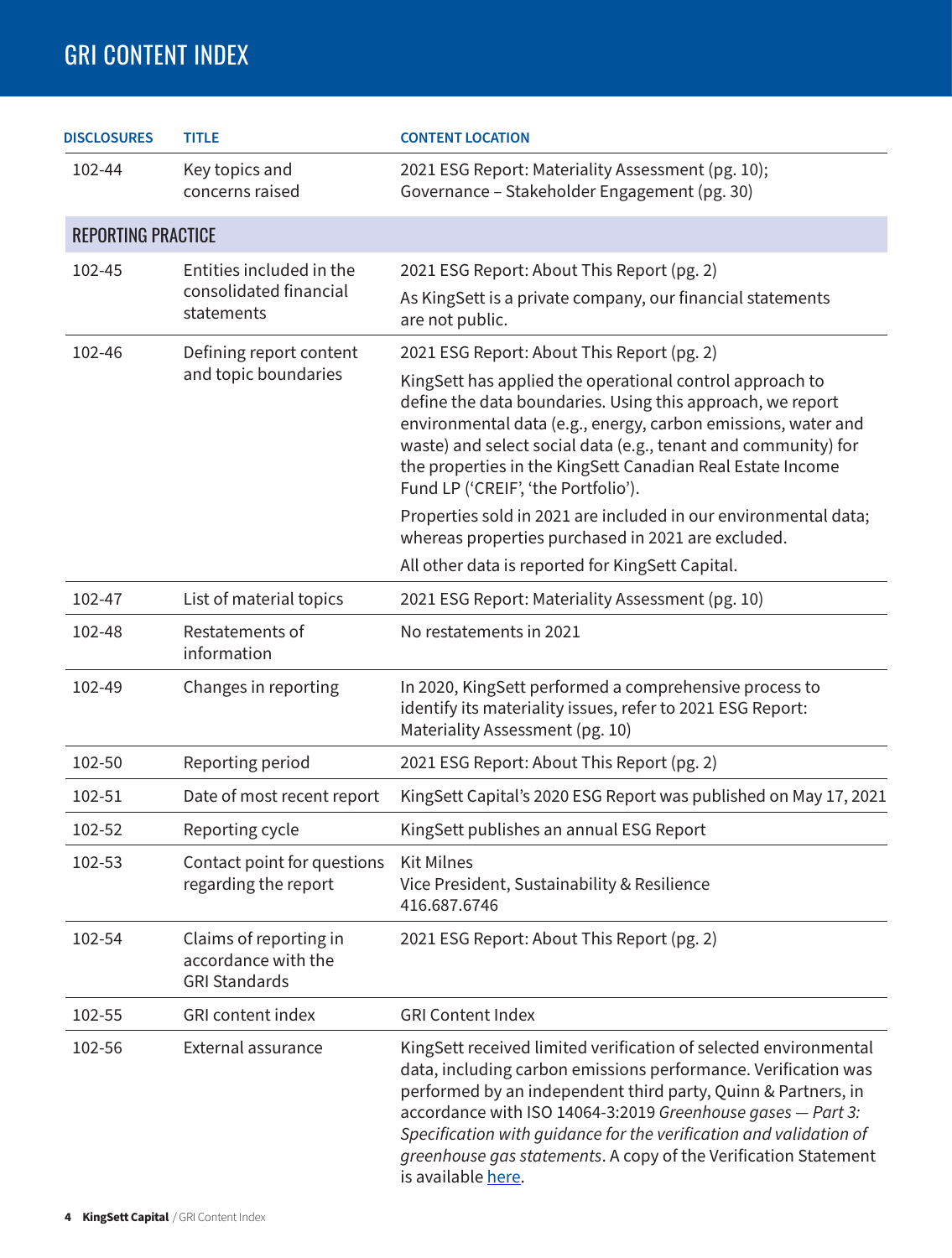| <b>TITLE</b><br><b>DISCLOSURES</b><br><b>CONTENT LOCATION</b> |                              |                                                                            |                     |                                                  |                                                                             |             |               |             |
|---------------------------------------------------------------|------------------------------|----------------------------------------------------------------------------|---------------------|--------------------------------------------------|-----------------------------------------------------------------------------|-------------|---------------|-------------|
|                                                               |                              | <b>TOPIC-SPECIFIC DISCLOSURES</b>                                          |                     |                                                  |                                                                             |             |               |             |
|                                                               | <b>ENVIRONMENTAL</b>         |                                                                            |                     |                                                  |                                                                             |             |               |             |
|                                                               |                              | <b>MATERIAL TOPIC: ENERGY</b>                                              |                     |                                                  |                                                                             |             |               |             |
| $103-1$<br>$103-2$<br>$103 - 3$                               |                              |                                                                            | Management approach |                                                  | 2021 ESG Report: Environmental (pg. 14);<br>Environmental - Energy (pg. 15) |             |               |             |
| $302 - 1$                                                     |                              | Energy use                                                                 |                     |                                                  |                                                                             |             |               |             |
|                                                               |                              |                                                                            | 2016                | 2017                                             | 2018                                                                        | 2019        | 2020          | 2021        |
|                                                               |                              | Natural Gas (eGWh)                                                         | 144,403,259         | 149,829,910                                      | 159,682,059                                                                 | 163,977,053 | 147, 147, 858 | 140,410,307 |
|                                                               |                              | Chilled Water (eGWh)                                                       |                     |                                                  |                                                                             |             | 149,271       | 160,402     |
|                                                               | Steam (eGWh)                 |                                                                            | 10,735,985          | 11,295,949                                       | 12,616,803                                                                  | 12,170,275  | 10,151,407    | 13,584,162  |
|                                                               | Electricity (GWh)            |                                                                            | 216,961,503         | 206,138,179                                      | 203,345,557                                                                 | 194,642,624 | 171,629,484   | 162,655,389 |
|                                                               | <b>Total Energy Use</b>      |                                                                            | 372,100,747         | 367,264,038                                      | 375,644,420                                                                 | 370,789,952 | 329,078,019   | 316,810,260 |
| $302 - 3$                                                     |                              | <b>Energy intensity</b>                                                    |                     |                                                  | 2021 ESG Report: Environmental - Energy (pg. 15)                            |             |               |             |
| $302 - 4$                                                     |                              | Reduction of use                                                           |                     | 2021 ESG Report: Environmental - Energy (pg. 15) |                                                                             |             |               |             |
|                                                               | <b>MATERIAL TOPIC: WATER</b> |                                                                            |                     |                                                  |                                                                             |             |               |             |
| $103-1$<br>Management approach<br>$103-2$<br>103-3            |                              | 2021 ESG Report: Environmental (pg. 14);<br>Environmental - Water (pg. 18) |                     |                                                  |                                                                             |             |               |             |
| $303 - 5$                                                     |                              | <b>Water Use</b>                                                           |                     |                                                  |                                                                             |             |               |             |
|                                                               |                              |                                                                            | 2016                | 2017                                             | 2018                                                                        | 2019        | 2020          | 2021        |
|                                                               | Absolute $(m^3)$             |                                                                            | 1,713,308           | 1,606,283                                        | 1,584,368                                                                   | 1,512,469   | 1,258,800     | 1,191,734   |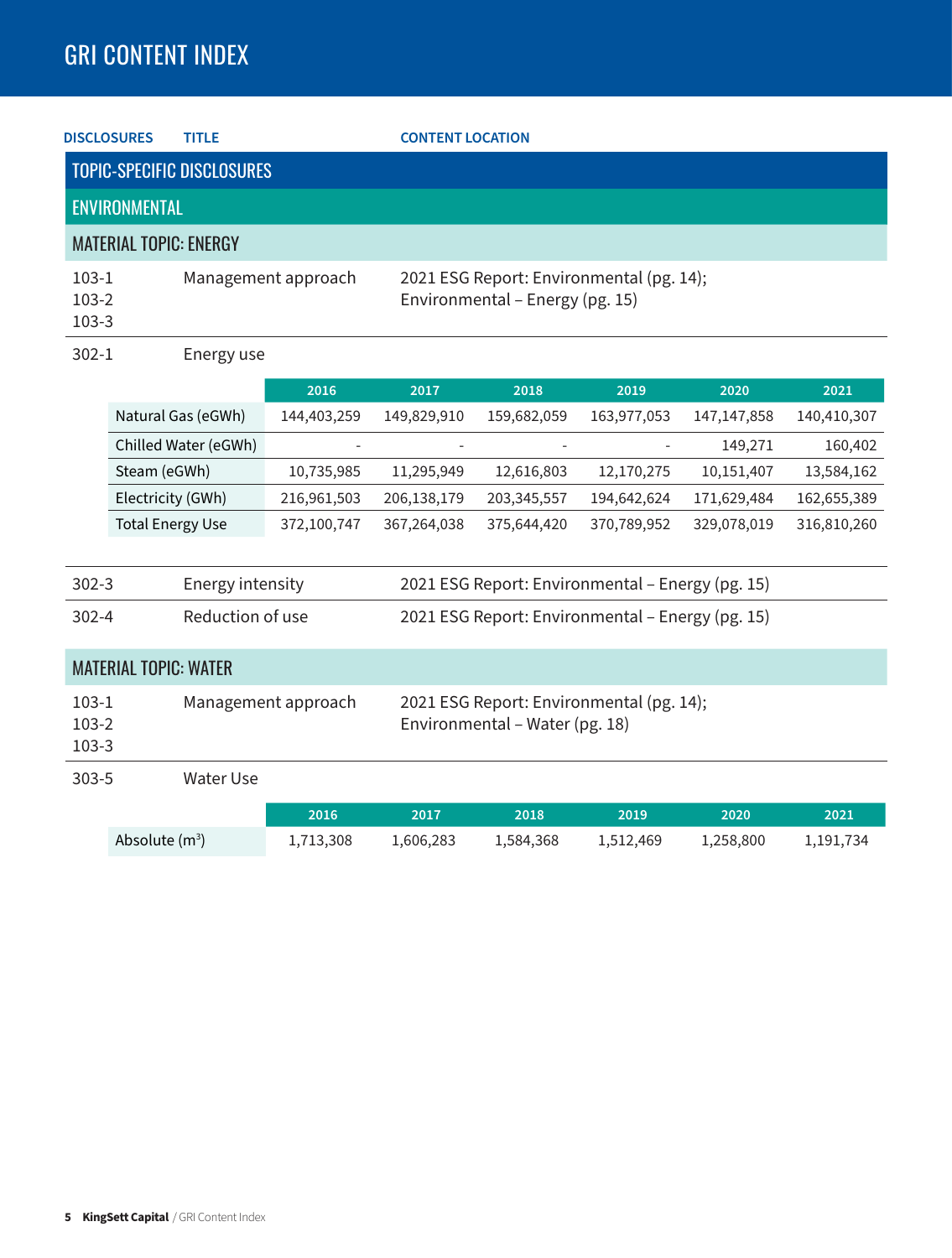| <b>DISCLOSURES</b>          | <b>TITLE</b><br><b>CONTENT LOCATION</b>                      |                                                                                                                                                                                                     |        |                                                            |        |        |        |  |  |  |
|-----------------------------|--------------------------------------------------------------|-----------------------------------------------------------------------------------------------------------------------------------------------------------------------------------------------------|--------|------------------------------------------------------------|--------|--------|--------|--|--|--|
|                             | <b>MATERIAL TOPIC: CARBON EMISSIONS</b>                      |                                                                                                                                                                                                     |        |                                                            |        |        |        |  |  |  |
| $103-1$<br>103-2<br>$103-3$ | Management approach                                          | 2021 ESG Report: Environmental (pg. 14);<br>Environmental - Carbon Emissions (pg. 15);<br>Environmental - Decarbonization Strategy (pg. 16);<br>Environmental - Carbon Emission Reductions (pg. 17) |        |                                                            |        |        |        |  |  |  |
| $305 - 1$<br>$305 - 2$      | Direct (Scope 1)<br>carbon emissions                         |                                                                                                                                                                                                     |        |                                                            |        |        |        |  |  |  |
| $305 - 3$                   | Energy indirect (Scope 2)<br>carbon emissions                |                                                                                                                                                                                                     |        |                                                            |        |        |        |  |  |  |
|                             | Other indirect (Scope 3)<br>carbon emissions                 |                                                                                                                                                                                                     |        |                                                            |        |        |        |  |  |  |
|                             |                                                              | 2016                                                                                                                                                                                                | 2017   | 2018                                                       | 2019   | 2020   | 2021   |  |  |  |
|                             | <b>Market-based emissions</b>                                |                                                                                                                                                                                                     |        |                                                            |        |        |        |  |  |  |
|                             | Scope 1 (tCO <sub>2</sub> e)t                                | 26,518                                                                                                                                                                                              | 27,510 | 29,309                                                     | 30,108 | 26,999 | 25,759 |  |  |  |
|                             | Scope 2 (tCO <sub>2</sub> e)                                 | 27,695                                                                                                                                                                                              | 21,775 | 20,382                                                     | 19,100 | 14,837 | 12,887 |  |  |  |
|                             | Scope 3 (tCO <sub>2</sub> e)                                 | 6,365                                                                                                                                                                                               | 7,984  | 9,114                                                      | 9,264  | 5,000  | 4,499  |  |  |  |
|                             | Carbon offsets (tCO <sub>2</sub> e)                          |                                                                                                                                                                                                     |        |                                                            | 2,761  | 1,832  | 1,695  |  |  |  |
|                             | <b>Net Emissions</b><br>(market-based) (tCO <sub>2</sub> e)  | 60,578                                                                                                                                                                                              | 57,270 | 58,806                                                     | 55,710 | 45,003 | 41,450 |  |  |  |
|                             | <b>Carbon Emission</b><br>Intensity (kgCO <sub>2</sub> e/sf) | 3.4                                                                                                                                                                                                 | 3.2    | 3.1                                                        | 2.9    | 2.5    | 2.3    |  |  |  |
|                             | <b>Location-based emissions</b>                              |                                                                                                                                                                                                     |        |                                                            |        |        |        |  |  |  |
|                             | Scope 1 (tCO <sub>2</sub> e)                                 | 26,518                                                                                                                                                                                              | 27,510 | 29,309                                                     | 30,108 | 26,999 | 25,759 |  |  |  |
|                             | Scope 2 (tCO <sub>2</sub> e)                                 | 29,398                                                                                                                                                                                              | 23,262 | 23,436                                                     | 21,936 | 18,866 | 19,473 |  |  |  |
|                             | Scope 3 (tCO <sub>2</sub> e)                                 | 6,365                                                                                                                                                                                               | 7,984  | 9,114                                                      | 9,264  | 5,000  | 4,499  |  |  |  |
|                             | Gross emissions<br>location-based) (tCO <sub>2</sub> e)      | 62,281                                                                                                                                                                                              | 58,756 | 61,859                                                     | 61,308 | 50,865 | 49,731 |  |  |  |
|                             |                                                              | Scope 3 emissions include tenant-controlled electricity, waste and water emissions.                                                                                                                 |        |                                                            |        |        |        |  |  |  |
| $305 - 4$                   | Carbon emissions<br>intensity                                | 2021 ESG Report: Environmental - Carbon Emissions (pg. 15)                                                                                                                                          |        |                                                            |        |        |        |  |  |  |
| $305 - 5$                   | Reduction of<br>carbon emissions                             |                                                                                                                                                                                                     |        | 2021 ESG Report: Environmental - Carbon Emissions (pg. 15) |        |        |        |  |  |  |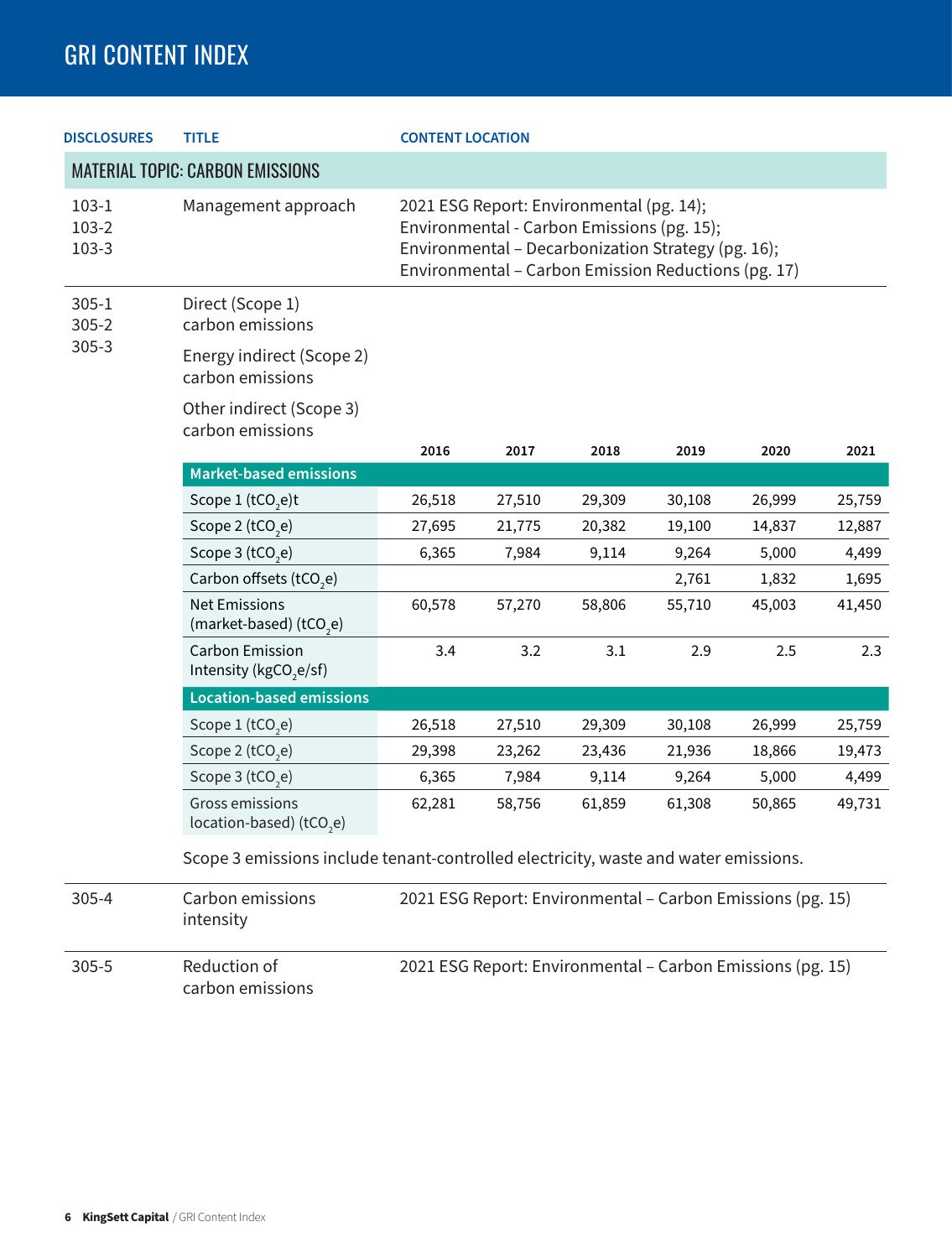| <b>DISCLOSURES</b>            | <b>TITLE</b>        |                       | <b>CONTENT LOCATION</b>                                                    |              |                |                         |  |
|-------------------------------|---------------------|-----------------------|----------------------------------------------------------------------------|--------------|----------------|-------------------------|--|
| <b>MATERIAL TOPIC: WASTE</b>  |                     |                       |                                                                            |              |                |                         |  |
| $103-1$<br>$103-2$<br>$103-3$ | Management approach |                       | 2021 ESG Report: Environmental (pg. 14);<br>Environmental - Waste (pg. 18) |              |                |                         |  |
| $306 - 3$                     | Waste generation    |                       |                                                                            |              |                |                         |  |
|                               |                     | Trash - landfill (kg) |                                                                            | Compost (kg) | Recycling (kg) | <b>Total Waste (kg)</b> |  |

|      | .         |         | .         | ້         |
|------|-----------|---------|-----------|-----------|
| 2016 | 2,841,135 | 405,232 | 1,622,825 | 4,869,192 |
| 2017 | 3,084,703 | 584,567 | 1,765,187 | 5,434,457 |
| 2018 | 3,677,688 | 906,008 | 3,167,256 | 7,750,951 |
| 2019 | 3,820,950 | 902,774 | 3,901,971 | 8,625,696 |
| 2020 | 1,916,992 | 581,115 | 2,257,978 | 4,756,085 |
| 2021 | 1,732,565 | 383,210 | 1,672,209 | 3,787,984 |

Non-GRI Indicator

Waste intensity 2021 ESG Report: Environmental – Waste (pg. 18)

|                                 | OTHER MATERIAL ENVIRONMENTAL TOPICS (NON-GRI)              |                                                                                                                                                                                                                          |
|---------------------------------|------------------------------------------------------------|--------------------------------------------------------------------------------------------------------------------------------------------------------------------------------------------------------------------------|
|                                 | <b>MATERIAL TOPIC: CLIMATE CHANGE AND RESILIENCE</b>       |                                                                                                                                                                                                                          |
| $103-1$<br>$103-2$<br>$103 - 3$ | Management approach                                        | 2021 ESG Report: Governance - Risk Management (pg. 32)                                                                                                                                                                   |
| Non-GRI                         | Percentage of properties                                   | 2021 ESG Report: Governance - Risk Management (pg. 32)                                                                                                                                                                   |
| indicator                       | that have flood resilience<br>plans                        | * We conduct surveys every three years and the last survey<br>was conducted in 2019                                                                                                                                      |
|                                 | <b>MATERIAL TOPIC: SUSTAINABLE DEVELOPMENT</b>             |                                                                                                                                                                                                                          |
| $103-1$<br>$103-2$<br>$103 - 3$ | Management Approach                                        | 2021 ESG Report: Environmental - Sustainable Development<br>(pg. 21)                                                                                                                                                     |
| Non-GRI<br>indicator            | Percentage of new<br>developments targeting<br>zero carbon | KingSett is currently targeting a zero carbon balance for 100%<br>of its new developments in the CREIF Portfolio (700 University<br>and 100 Bayshore). These developments will total ~750,000 sf<br>or over 1,000 units. |
|                                 | <b>MATERIAL TOPIC: BUILDING CERTIFICATIONS</b>             |                                                                                                                                                                                                                          |
| $103-1$                         | Management Approach                                        | 2021 ESG Report: Environmental - Building Certifications (pg. 19)                                                                                                                                                        |

103-2 103-3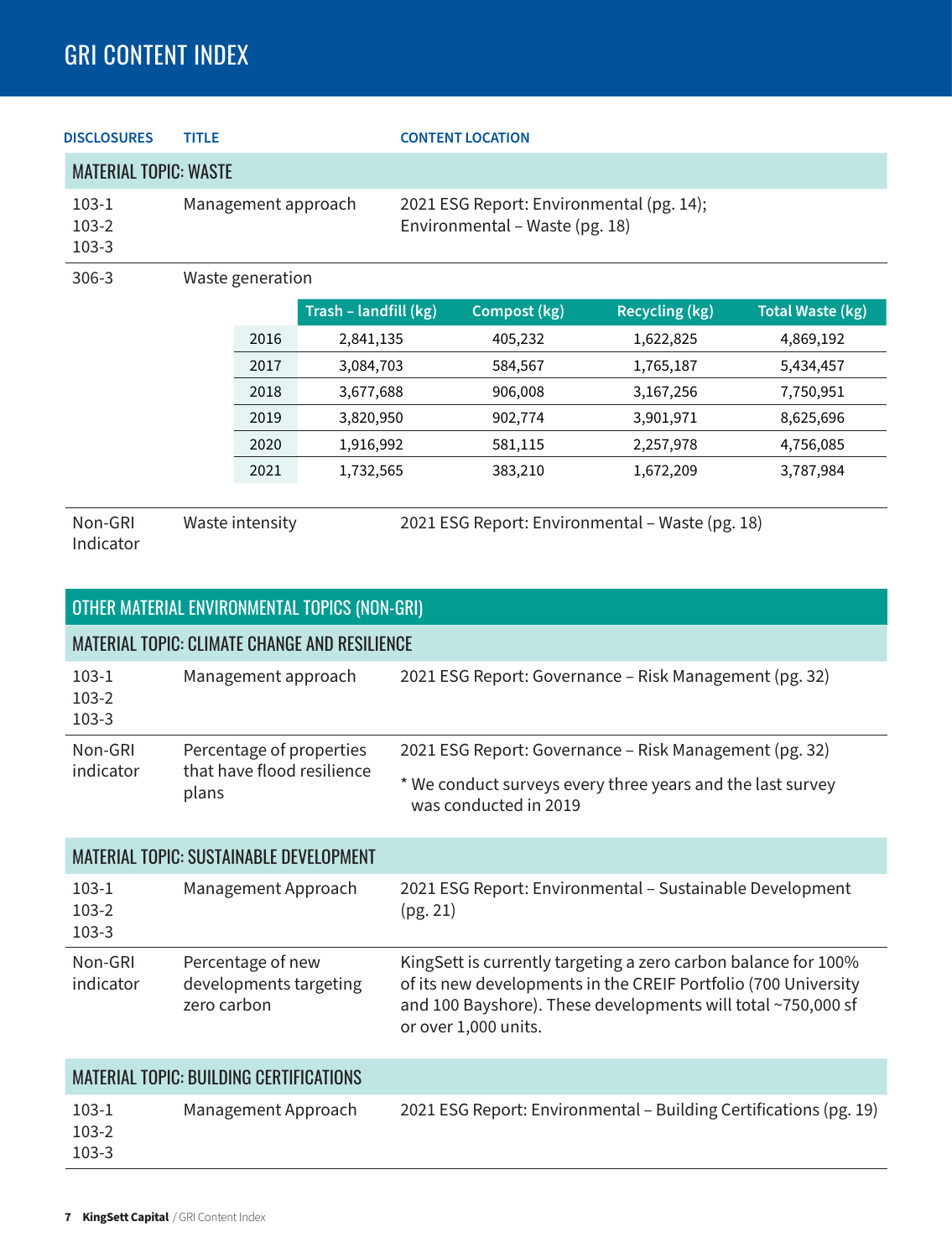| <b>DISCLOSURES</b>                                                                                                                    | <b>TITLE</b>                                                                        | <b>CONTENT LOCATION</b>                                                                                                                                                     |       |       |       |       |         |
|---------------------------------------------------------------------------------------------------------------------------------------|-------------------------------------------------------------------------------------|-----------------------------------------------------------------------------------------------------------------------------------------------------------------------------|-------|-------|-------|-------|---------|
| Non-GRI<br>indicator                                                                                                                  | Percentage by gross asset<br>value certified to a third-<br>party building standard | 2021 ESG Report: Environmental - Building Certifications (pg. 19)                                                                                                           |       |       |       |       |         |
|                                                                                                                                       | MATERIAL TOPIC: RENEWABLE ENERGY                                                    |                                                                                                                                                                             |       |       |       |       |         |
| $103-1$<br>$103-2$<br>$103-3$                                                                                                         | Management Approach                                                                 | 2021 ESG Report: Environmental (pg. 14); Environmental -<br>Energy (pg. 15); Environmental - Carbon Emissions (pg. 15);<br>Environmental - Sustainable Development (pg. 21) |       |       |       |       |         |
| Non-GRI<br>Percentage of electricity<br>consumption for the<br>indicator<br>Portfolio offset with<br>Renewable Energy<br>Certificates |                                                                                     |                                                                                                                                                                             |       |       |       |       |         |
|                                                                                                                                       |                                                                                     | 2016                                                                                                                                                                        | 2017  | 2018  | 2019  | 2020  | 2021    |
|                                                                                                                                       | Emissions Offset (RECs &<br>Carbon Credits) (tCO <sub>2</sub> e)                    | 1,703                                                                                                                                                                       | 1,486 | 3,054 | 5,598 | 5,861 | 8,280.5 |
|                                                                                                                                       | MATERIAL TOPIC: TECHNOLOGY AND INNOVATION                                           |                                                                                                                                                                             |       |       |       |       |         |

|                               | <b>MAILINAL TULIO: ILUHINULUUT AND INNUVATIUN</b>               |                                                                                                                                                                                                                                                                             |  |  |  |  |
|-------------------------------|-----------------------------------------------------------------|-----------------------------------------------------------------------------------------------------------------------------------------------------------------------------------------------------------------------------------------------------------------------------|--|--|--|--|
| $103-1$<br>103-2<br>$103 - 3$ | Management Approach                                             | Through our Smart Building Technology Strategy, we maximize<br>efficiencies, reduce our environmental footprint, achieve<br>dramatic cost savings and provide unique tenant offerings.                                                                                      |  |  |  |  |
|                               |                                                                 | Technology Vision Statement - To enhance our strong<br>entrepreneurial, innovative and value-based culture through<br>measurable and sustainable investments in smart building<br>technology, people and processes that drive sustainable<br>premium risk weighted returns. |  |  |  |  |
|                               |                                                                 | Our Five Strategic Goals:                                                                                                                                                                                                                                                   |  |  |  |  |
|                               |                                                                 | Strengthen KingSett's technology position to deliver<br>sustainable premium risk weighted returns                                                                                                                                                                           |  |  |  |  |
|                               |                                                                 | Create spaces where technology enhances our customers'<br>and communities' experiences to work, live and play                                                                                                                                                               |  |  |  |  |
|                               |                                                                 | Leverage our agility and passion to embrace new<br>technology services and empower our people                                                                                                                                                                               |  |  |  |  |
|                               |                                                                 | Leverage technology to enhance innovation, sustainable<br>operations and efficiencies                                                                                                                                                                                       |  |  |  |  |
|                               |                                                                 | Maintain clarity and ongoing engagement with all<br>stakeholders                                                                                                                                                                                                            |  |  |  |  |
| Non-GRI<br>indicator          | Percentage of properties<br>that are certified to<br>WiredScore | 57% of properties were certified to WiredScore in 2021                                                                                                                                                                                                                      |  |  |  |  |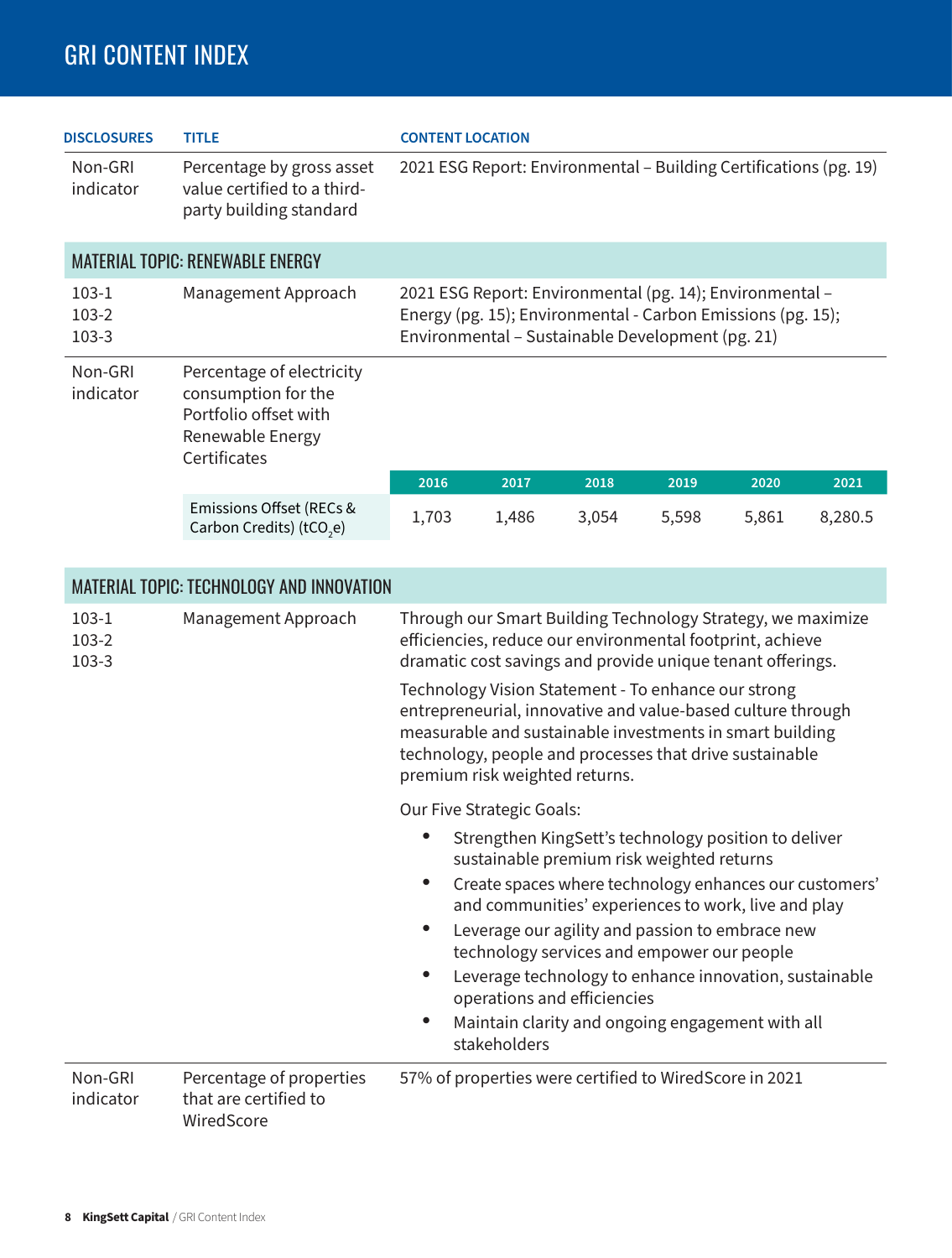| <b>DISCLOSURES</b>                                     | <b>TITLE</b>                                                       | <b>CONTENT LOCATION</b>                                                                                                                                                                                                                                                                               |                                                                                                                                                                                                                                                                                                                                          |                               |  |  |  |
|--------------------------------------------------------|--------------------------------------------------------------------|-------------------------------------------------------------------------------------------------------------------------------------------------------------------------------------------------------------------------------------------------------------------------------------------------------|------------------------------------------------------------------------------------------------------------------------------------------------------------------------------------------------------------------------------------------------------------------------------------------------------------------------------------------|-------------------------------|--|--|--|
| <b>SOCIAL</b>                                          |                                                                    |                                                                                                                                                                                                                                                                                                       |                                                                                                                                                                                                                                                                                                                                          |                               |  |  |  |
|                                                        | <b>MATERIAL TOPIC: EMPLOYEE ENGAGEMENT AND WELL-BEING</b>          |                                                                                                                                                                                                                                                                                                       |                                                                                                                                                                                                                                                                                                                                          |                               |  |  |  |
| $103-1$<br>$103-2$<br>$103-3$                          | Management approach                                                |                                                                                                                                                                                                                                                                                                       | 2021 ESG Report: Social - Employee Engagement and<br>Well-being (pg. 25)                                                                                                                                                                                                                                                                 |                               |  |  |  |
| Non-GRI<br>indicator                                   | Employee satisfaction<br>survey (score and<br>response rate)       | 2021 ESG Report: Social - Employee Engagement and                                                                                                                                                                                                                                                     |                                                                                                                                                                                                                                                                                                                                          |                               |  |  |  |
|                                                        |                                                                    | 2019 Employee Engagement Survey response rate: 89%<br>* We aim to conduct employee engagement surveys every two<br>years and the last survey was conducted in 2019. Due to<br>COVID-19 disruptions, no survey was conducted in 2021,<br>however a new survey will be conducted in the summer of 2022. |                                                                                                                                                                                                                                                                                                                                          |                               |  |  |  |
| <b>MATERIAL TOPIC: EQUITY, DIVERSITY AND INCLUSION</b> |                                                                    |                                                                                                                                                                                                                                                                                                       |                                                                                                                                                                                                                                                                                                                                          |                               |  |  |  |
| $103-1$<br>$103-2$<br>$103 - 3$                        | Management approach                                                | 2021 ESG Report: Social - Equity, Diversity & Inclusion (pg. 23)                                                                                                                                                                                                                                      |                                                                                                                                                                                                                                                                                                                                          |                               |  |  |  |
| $405 - 1$                                              | Gender diversity of<br>overall company and<br>Senior and Executive |                                                                                                                                                                                                                                                                                                       | 2021 ESG Report: Social - Equity, Diversity & Inclusion (pg. 23)<br><b>Overall Company</b>                                                                                                                                                                                                                                               | <b>Senior &amp; Executive</b> |  |  |  |
|                                                        | Management                                                         | Female                                                                                                                                                                                                                                                                                                |                                                                                                                                                                                                                                                                                                                                          | <b>Management</b>             |  |  |  |
|                                                        |                                                                    | Male                                                                                                                                                                                                                                                                                                  | 37%                                                                                                                                                                                                                                                                                                                                      | 14%                           |  |  |  |
|                                                        |                                                                    | <b>Not Disclosed</b>                                                                                                                                                                                                                                                                                  | 55%<br>8%                                                                                                                                                                                                                                                                                                                                | 86%                           |  |  |  |
|                                                        |                                                                    |                                                                                                                                                                                                                                                                                                       |                                                                                                                                                                                                                                                                                                                                          |                               |  |  |  |
|                                                        | <b>MATERIAL TOPIC: COMMUNITY ENGAGEMENT</b>                        |                                                                                                                                                                                                                                                                                                       |                                                                                                                                                                                                                                                                                                                                          |                               |  |  |  |
| $103-1$<br>103-2                                       | Management approach                                                | 2021 ESG Report: Social - Community Engagement (pg. 27)                                                                                                                                                                                                                                               |                                                                                                                                                                                                                                                                                                                                          |                               |  |  |  |
| $103-3$                                                |                                                                    |                                                                                                                                                                                                                                                                                                       | KingSett's third-party property management teams are responsible<br>for developing and executing community engagement policies,<br>programs and events. Each property tailors its engagement<br>efforts to fit the unique make-up of the building's tenants. At a<br>high level, all properties participate in Earth Day, Earth Week and |                               |  |  |  |

|       |                                                                         | Waste Reduction Week. Customized programs have also included<br>hosting blood drives, flu vaccine clinics, events around Black<br>History month, Women's Day, and more. |
|-------|-------------------------------------------------------------------------|-------------------------------------------------------------------------------------------------------------------------------------------------------------------------|
| 413-1 | Percentage of properties<br>that have a community<br>engagement program | 99% of properties had a community engagement program in<br>place in 2021                                                                                                |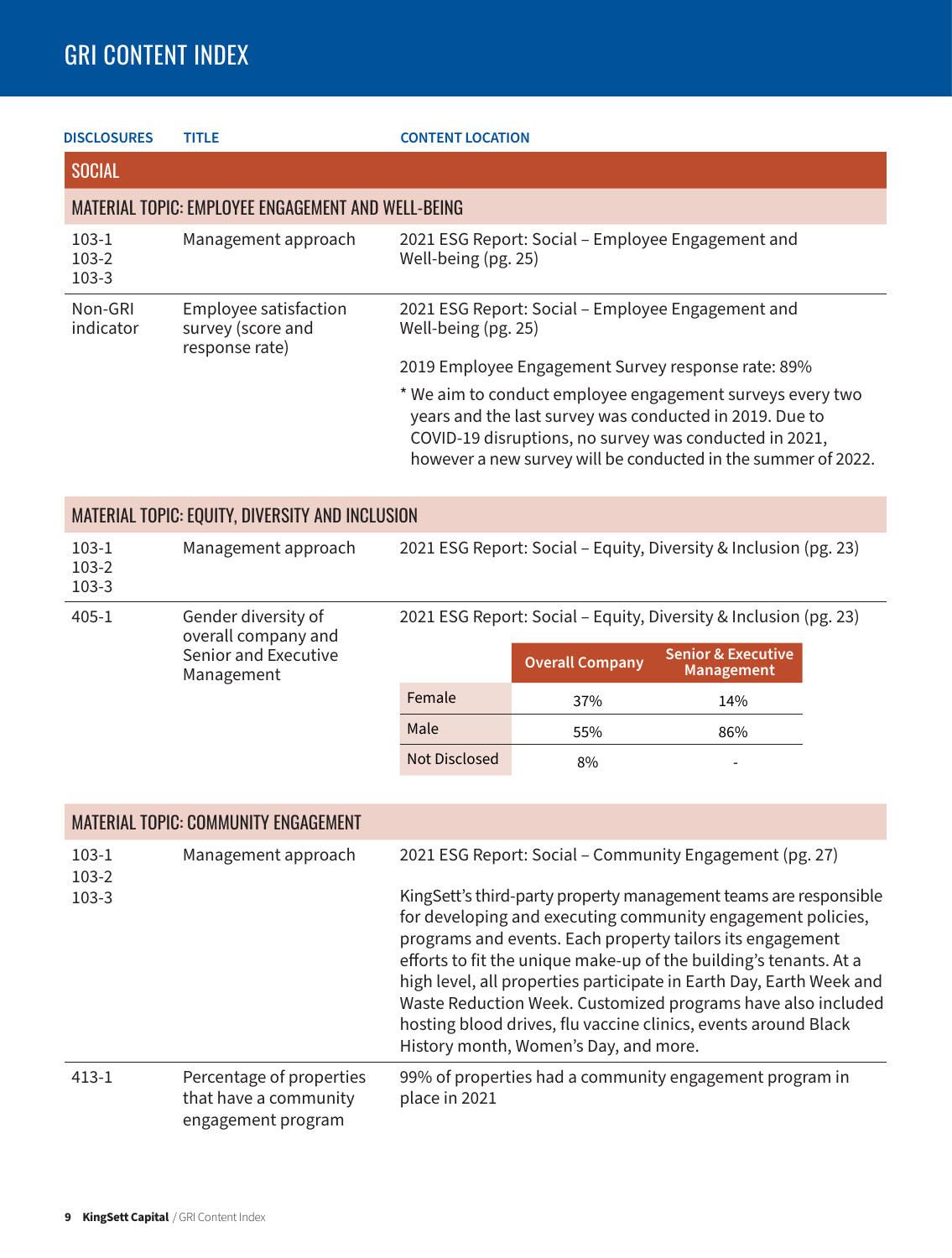| <b>DISCLOSURES</b>                                      | <b>TITLE</b>                                                                | <b>CONTENT LOCATION</b>                                                                                                                                                                                                                                                                                                                                                                                     |  |  |  |
|---------------------------------------------------------|-----------------------------------------------------------------------------|-------------------------------------------------------------------------------------------------------------------------------------------------------------------------------------------------------------------------------------------------------------------------------------------------------------------------------------------------------------------------------------------------------------|--|--|--|
|                                                         | OTHER MATERIAL SOCIAL TOPICS (NON-GRI)                                      |                                                                                                                                                                                                                                                                                                                                                                                                             |  |  |  |
| <b>MATERIAL TOPIC: TENANT ENGAGEMENT AND WELL-BEING</b> |                                                                             |                                                                                                                                                                                                                                                                                                                                                                                                             |  |  |  |
| $103-1$<br>$103-2$<br>$103 - 3$                         | Management approach                                                         | 2021 ESG Report: Social - Tenant Engagement and Well-being<br>(pg. 26)                                                                                                                                                                                                                                                                                                                                      |  |  |  |
| Non-GRI<br>indicator                                    | Percentage of properties<br>that have tenant<br>engagement programs         | 100% of properties had a tenant engagement program in place<br>in 2021                                                                                                                                                                                                                                                                                                                                      |  |  |  |
| Non-GRI<br>indicator                                    | Percentage of properties<br>that have tenant health &<br>well-being program | 91% of properties had a health and well-being program in place<br>in 2021                                                                                                                                                                                                                                                                                                                                   |  |  |  |
| Non-GRI<br>indicator                                    | Percentage of properties<br>that have completed IAQ<br>assessments          | 100% of properties had an IAQ assessment completed in the<br>last three years                                                                                                                                                                                                                                                                                                                               |  |  |  |
| <b>MATERIAL TOPIC: CULTURE</b>                          |                                                                             |                                                                                                                                                                                                                                                                                                                                                                                                             |  |  |  |
| $103-1$<br>$103-2$<br>$103 - 3$                         | Management approach                                                         | 2021 ESG Report: Social - Culture (pg. 24)                                                                                                                                                                                                                                                                                                                                                                  |  |  |  |
| $404 - 3$                                               | Percentage of employees<br>who receive professional<br>or career training   | 2021 ESG Report: Social - Employee Engagement and<br>Well-Being (pg. 25)                                                                                                                                                                                                                                                                                                                                    |  |  |  |
|                                                         |                                                                             | All employees go through KingSett's Leadership training<br>within the first year of being hired. This training includes a<br>personalized assessment of skills and attributes and 5 two-hour<br>long workshops spread out over 6-8 weeks. Materials covered<br>include living the KingSett Core Values, being a better speaker,<br>identifying strengths and weaknesses in ourselves, teamwork<br>and more. |  |  |  |
| <b>MATERIAL TOPIC: AFFORDABLE HOUSING</b>               |                                                                             |                                                                                                                                                                                                                                                                                                                                                                                                             |  |  |  |
| $103-1$<br>103-2<br>1022                                | Management approach                                                         | 2021 ESG Report: Affordable Housing Fund (pg. 12)                                                                                                                                                                                                                                                                                                                                                           |  |  |  |

103-3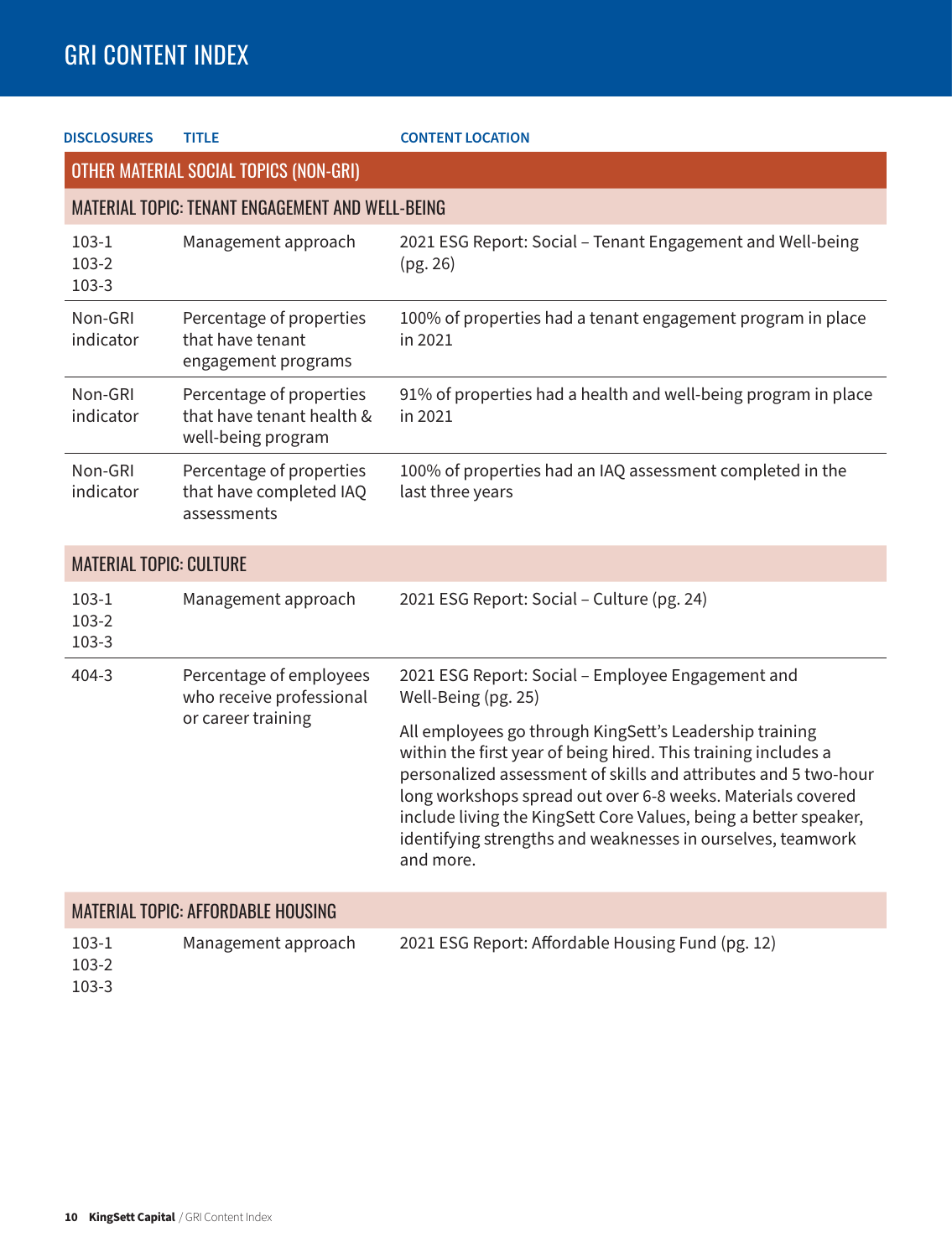| <b>DISCLOSURES</b>            | <b>TITLE</b>                                                    | <b>CONTENT LOCATION</b>                                                                                                                                                                                                                                                                                                                                                                                                                                                                                                                                                                                                                                                                          |
|-------------------------------|-----------------------------------------------------------------|--------------------------------------------------------------------------------------------------------------------------------------------------------------------------------------------------------------------------------------------------------------------------------------------------------------------------------------------------------------------------------------------------------------------------------------------------------------------------------------------------------------------------------------------------------------------------------------------------------------------------------------------------------------------------------------------------|
| <b>GOVERNANCE</b>             |                                                                 |                                                                                                                                                                                                                                                                                                                                                                                                                                                                                                                                                                                                                                                                                                  |
| <b>MATERIAL TOPIC: ETHICS</b> |                                                                 |                                                                                                                                                                                                                                                                                                                                                                                                                                                                                                                                                                                                                                                                                                  |
| $103-1$<br>$103-2$            | Management approach                                             | KingSett is committed to operating at the highest standards for<br>ethical business practices.                                                                                                                                                                                                                                                                                                                                                                                                                                                                                                                                                                                                   |
| 103-3                         |                                                                 | To ensure we conduct our business ethically and with integrity,<br>all employees must annually sign KingSett's Code of Conduct<br>Policy. This Policy establishes the ethical business practices by<br>which KingSett's employees must conduct themselves - these<br>include conflict of interest, workplace behavior, social media<br>activity, harassment, receiving gifts and entertainment and more.                                                                                                                                                                                                                                                                                         |
| $412 - 2$                     | Employee training on<br>human rights policies<br>and procedures | Annually, all employees are required to sign and confirm<br>adherence to KingSett's Code of Conduct Policy.                                                                                                                                                                                                                                                                                                                                                                                                                                                                                                                                                                                      |
|                               | <b>MATERIAL TOPIC: HEALTH AND SAFETY</b>                        |                                                                                                                                                                                                                                                                                                                                                                                                                                                                                                                                                                                                                                                                                                  |
| $103-1$                       | Management approach                                             | 2021 ESG Report: Governance - Risk Management (pg. 32)                                                                                                                                                                                                                                                                                                                                                                                                                                                                                                                                                                                                                                           |
| $103-2$<br>$103-3$            |                                                                 | KingSett employees are required to review and sign KingSett's<br>Health and Safety Policy annually, ensuring compliance with the<br>Ontario Health and Safety Act and KingSett's own requirements.                                                                                                                                                                                                                                                                                                                                                                                                                                                                                               |
|                               |                                                                 | At our corporate offices, we have established a Joint Health<br>and Safety Committee to ensure our company offices spaces<br>are safe for our employees and any visitors, conduct workplace<br>inspections and identify health and safety hazards.                                                                                                                                                                                                                                                                                                                                                                                                                                               |
|                               | Noted omission                                                  | We partner with leading property management companies<br>across Canada to actively manage the health and safety of our<br>assets and management teams. Our property management<br>teams report on health and safety occurrences to KingSett<br>asset managers and track incidents and work orders through<br>various programs widely used by the commercial real estate<br>industry. KingSett has no on-site staff at any of our properties.<br>At our development sites, our construction partners actively<br>manage the health and safety of the site, providing their leading<br>expertise to ensure that all visitors vendors and works abide all<br>safety regulations and best practices. |
|                               |                                                                 | We aspire to provide meaningful data around health and safety<br>at both our corporate offices and properties to track progress on<br>this material topic in future reporting.                                                                                                                                                                                                                                                                                                                                                                                                                                                                                                                   |